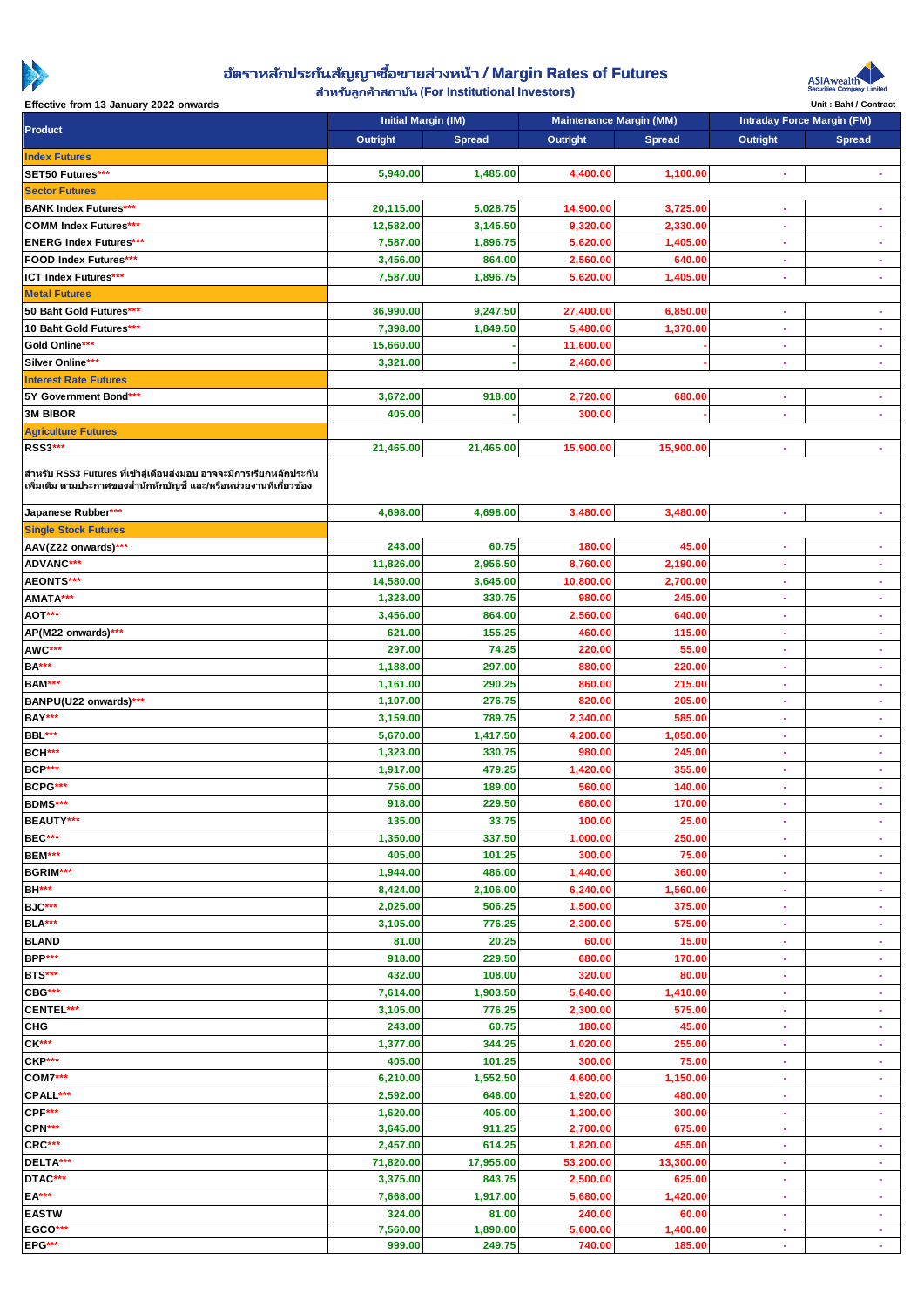

## **อตั ราหลกั ประกนั สญั ญาซือ้ ขายล่วงหน้า** / Margin Rates of Futures

**ส าหรับลูกค้าสถาบัน** (For Institutional Investors)

Initial Margin (IM) Maintenance Margin (MM) Intraday Force Margin (FM)



Effective from 13 January 2022 onwards and the contract of the contract of the contract of the contract of the contract of the contract of the contract of the contract of the contract of the contract of the contract of the

| Product             | Outright  | $\sim$ $\sim$ $\sim$<br>Spread | Outright  | Spread   | Outright  | Spread         |
|---------------------|-----------|--------------------------------|-----------|----------|-----------|----------------|
| ERW(M22 onwards)*** | 297.00    | 74.25                          | 220.00    | 55.00    | $\omega$  | $\omega$       |
| ESSO***             | 594.00    | 148.50                         | 440.00    | 110.00   |           | ٠              |
| <b>GFPT</b>         | 810.00    | 202.50                         | 600.00    | 150.00   | ÷         | ÷              |
| GLOBAL***           | 1,431.00  | 357.75                         | 1,060.00  | 265.00   | ÷.        | $\omega$       |
| GPSC***             | 4,563.00  | 1,140.75                       | 3,380.00  | 845.00   | ÷         | $\blacksquare$ |
| GULF***             | 2,430.00  | 607.50                         | 1,800.00  | 450.00   | ÷         | ÷              |
| <b>GUNKUL</b>       | 432.00    | 108.00                         | 320.00    | 80.00    | ÷         | $\blacksquare$ |
| HANA***             | 8,100.00  | 2,025.00                       | 6,000.00  | 1,500.00 | ٠         | ÷              |
| HMPRO***            | 1,026.00  | 256.50                         | 760.00    | 190.00   | ÷         | ٠              |
| ICHI***             | 837.00    | 209.25                         | 620.00    | 155.00   | ÷         | ÷,             |
| INTUCH***           | 4,914.00  | 1,228.50                       | 3,640.00  | 910.00   | ÷         | $\omega$       |
| IRPC***             | 216.00    | 54.00                          | 160.00    | 40.00    | ÷         | $\omega$       |
| <b>ITD</b>          | 243.00    | 60.75                          | 180.00    | 45.00    | ٠         | ٠              |
| IVL***              | 3,159.00  | 789.75                         | 2,340.00  | 585.00   | ÷         | $\blacksquare$ |
| <b>JAS</b>          | 324.00    | 81.00                          | 240.00    | 60.00    | ٠         | ٠              |
| JMT(Z22 onwards)*** | 5,346.00  | 1,336.50                       | 3,960.00  | 990.00   |           |                |
| KBANK***            | 9,261.00  | 2,315.25                       | 6,860.00  | 1,715.00 | ÷         | ä,             |
| KCE***              | 7,344.00  | 1,836.00                       | 5,440.00  | 1,360.00 | ÷         | ٠              |
| KEX***              | 4,968.00  | 1,242.00                       | 3,680.00  | 920.00   | ٠         | ٠              |
| KKP***              | 3,159.00  | 789.75                         | 2,340.00  | 585.00   | ÷         | $\omega$       |
|                     |           | 175.50                         | 520.00    | 130.00   | ÷         | ÷.             |
| KTB***<br>KTC***    | 702.00    |                                |           | 870.00   |           |                |
|                     | 4,698.00  | 1,174.50                       | 3,480.00  |          | ÷         | ٠              |
| LH                  | 405.00    | 101.25                         | 300.00    | 75.00    | ÷         | $\omega$       |
| LPN***              | 243.00    | 60.75                          | 180.00    | 45.00    | ÷         | $\blacksquare$ |
| $M***$              | 3,186.00  | 796.50                         | 2,360.00  | 590.00   | ÷         | ÷              |
| MAJOR***            | 1,836.00  | 459.00                         | 1,360.00  | 340.00   | ÷.        | $\omega$       |
| MBK***              | 1,053.00  | 263.25                         | 780.00    | 195.00   | ÷         | ÷              |
| MEGA***             | 4,050.00  | 1,012.50                       | 3,000.00  | 750.00   | ÷         | ÷              |
| MINT***             | 2,106.00  | 526.50                         | 1,560.00  | 390.00   | ÷         | ÷              |
| MTC***              | 4,050.00  | 1,012.50                       | 3,000.00  | 750.00   | ÷         | ٠              |
| OR***               | 1,377.00  | 344.25                         | 1,020.00  | 255.00   | ÷         | $\blacksquare$ |
| ORI***              | 1,053.00  | 263.25                         | 780.00    | 195.00   | ٠         | ×              |
| OSP***              | 1,782.00  | 445.50                         | 1,320.00  | 330.00   | ÷         | $\omega$       |
| PLANB(Z22 onwards)  | 648.00    | 162.00                         | 480.00    | 120.00   | ÷         | ä,             |
| PRM***              | 486.00    | 121.50                         | 360.00    | 90.00    |           |                |
| PSH***              | 729.00    | 182.25                         | 540.00    | 135.00   | ÷         | $\omega$       |
| PSL***              | 2,187.00  | 546.75                         | 1,620.00  | 405.00   | ÷         | $\blacksquare$ |
| <b>PTG</b>          | 972.00    | 243.00                         | 720.00    | 180.00   |           |                |
| PTT***              | 1,755.00  | 438.75                         | 1,300.00  | 325.00   | ٠         |                |
| <b>PTTEP</b>        | 6,318.00  | 1,579.50                       | 4,680.00  | 1,170.00 |           |                |
| PTTGC***            | 3,267.00  | 816.75                         | 2,420.00  | 605.00   |           |                |
| QH***               | 108.00    | 27.00                          | 80.00     | 20.00    | ÷.        | ÷.             |
| RATCH***            | 2,700.00  | 675.00                         | 2,000.00  | 500.00   | ÷         | ×.             |
| RS***               | 2,106.00  | 526.50                         | 1,560.00  | 390.00   | ÷         | $\blacksquare$ |
| $\mathsf{s}$        | 162.00    | 40.50                          | 120.00    | 30.00    | ÷         | $\omega$       |
| <b>SAMART</b>       | 702.00    | 175.50                         | 520.00    | 130.00   | ÷         | ÷              |
| SAWAD***            | 4,698.00  | 1,174.50                       | 3,480.00  | 870.00   | ÷         | ä,             |
| SCB***              | 8,181.00  | 2,045.25                       | 6,060.00  | 1,515.00 | ٠         | ÷              |
| SCC***              | 15,390.00 | 3,847.50                       | 11,400.00 | 2,850.00 | ÷         | ÷              |
| SCGP***             | 3,807.00  | 951.75                         | 2,820.00  | 705.00   | ÷         | ٠              |
| SGP***              | 891.00    | 222.75                         | 660.00    | 165.00   | ٠         | ٠              |
| <b>SIRI</b>         | 135.00    | 33.75                          | 100.00    | 25.00    | ÷         | ä,             |
| SPALI***            | 1,242.00  | 310.50                         | 920.00    | 230.00   | ÷         | ×.             |
| SPCG***             | 1,188.00  | 297.00                         | 880.00    | 220.00   | ÷         | ÷              |
| SPRC***             | 810.00    | 202.50                         | 600.00    | 150.00   | ÷         | $\sim$         |
| STA***              | 2,592.00  | 648.00                         | 1,920.00  | 480.00   | ÷         | ×.             |
| <b>STEC</b>         | 972.00    | 243.00                         | 720.00    | 180.00   |           | ä,             |
| STGT***             | 2,025.00  | 506.25                         | 1,500.00  | 375.00   | $\bullet$ | $\sim$         |
| STPI***             | 918.00    | 229.50                         | 680.00    | 170.00   | ÷         | $\sim$         |
| SUPER***            | 54.00     | 13.50                          | 40.00     | 10.00    | ٠         | ٠              |
| TASCO***            | 1,026.00  | 256.50                         | 760.00    | 190.00   | ÷         | ä,             |
| TCAP***             | 2,079.00  | 519.75                         | 1,540.00  | 385.00   | ٠         | ÷              |
| <b>THAI</b>         | 891.00    | 222.75                         | 660.00    | 165.00   | ÷         | ×.             |
| THANI***            | 324.00    | 81.00                          | 240.00    | 60.00    | ÷         | $\sim$         |
| <b>THCOM</b>        | 1,377.00  | 344.25                         | 1,020.00  | 255.00   | ÷         | $\sim$         |
|                     |           |                                |           |          |           |                |